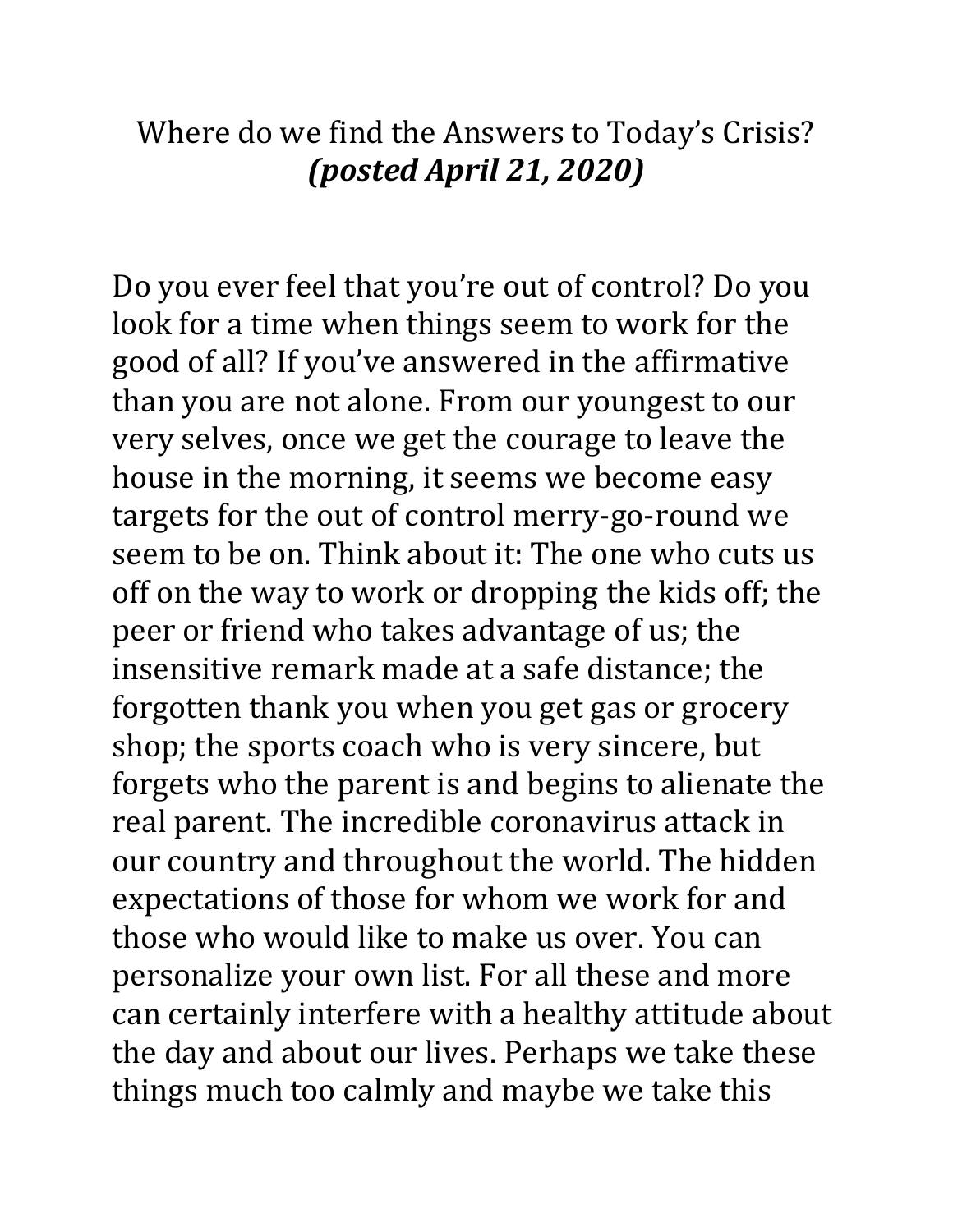kind of open acceptance and carry it into other arenas of life. Depression, isolation, loneliness, physical and chemical abuse are real and often go unnoticed. We cannot afford to accept this as 'Norm". But, because we at times do not know any different way of living or thinking, the assumption is that this is a correct lifestyle. With our present isolation that all of us are experiencing, we have a lot of time to think about all of the above and more.

So, what does this have to do with us? What is a Christian to do today? If we truly believe that we are a Christian Community committed to the ideals of this Risen Jesus, then we must commit ourselves to bringing those ideals to fruition by investing our lives in a community and trying to make things different. Speaking out and not accepting what is told to us; by challenging an apathetic attitude and not standing on the outside looking in. You and I are responsible for bringing back a sense of wholeness and integrity to our society, our family and our community. We must be a contradiction to what seems to be the norm in the world - no matter what the cost. It is true, there will be a new norm after Covid-19 but what will happen to us once we are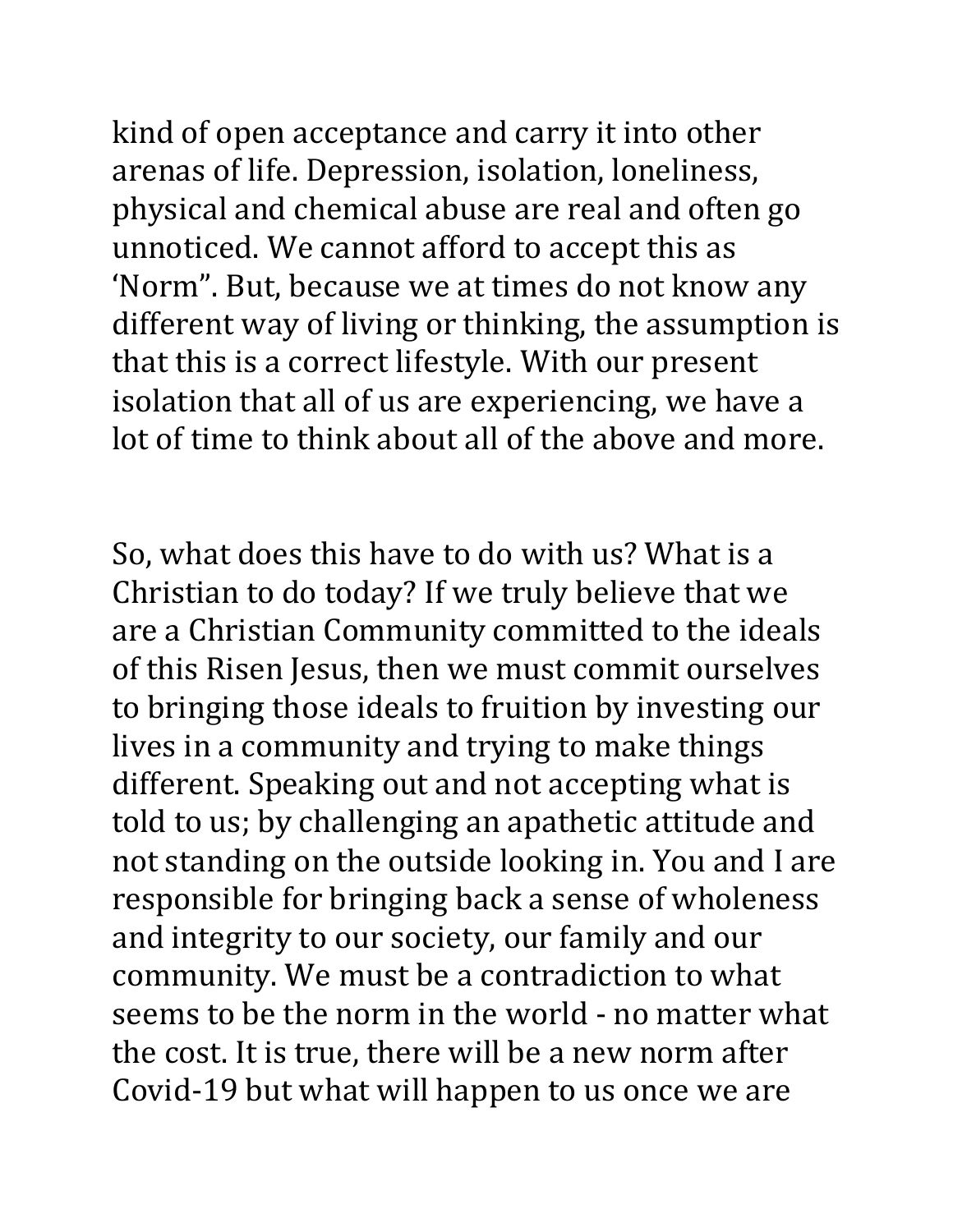free to move around and claim our lives again? We must come to see ourselves as the Lord sees us: signs of hope and faith. All too often our young people cave in because they do not see any sign of hope or faith. No sign of real joy and wholeness. Much too often, we are so caught up in trying to do everything we miss any sign of life around us. We feel nothing happening to us accept anger and frustration. And from the standpoint that we think we are alone, we then begin to act out our loneliness and look for any means of acceptance.

My brothers and sisters, we must experience deeply what it means to recognize what is right and what is unhealthy in our world. The Lord challenges us today to accept Him. He doesn't coerce - but challenges us to accept Him as He accepts us – just as we are. He asks our permission to allow Him to nourish us at Eucharist and then expects us to feed one another - to stand next to one another as a leaven of hope and sign of joy. Our world needs that kind of nourishment more than ever before.